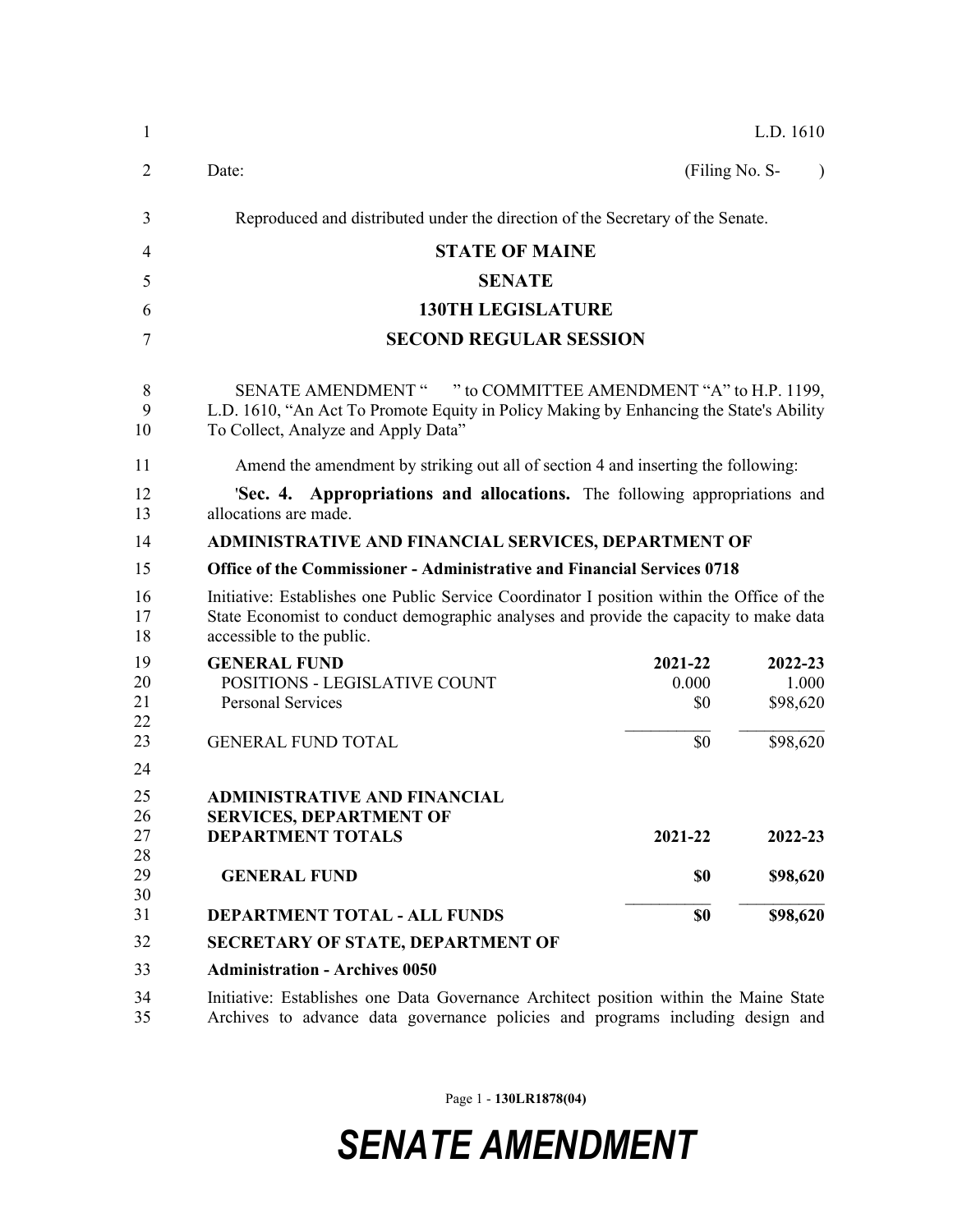| $\mathbf{1}$<br>$\overline{2}$ | implementation of necessary database and system architecture and facilitate accessibility,<br>equity, privacy and security.                                                                                                                                                               |         |           |  |  |
|--------------------------------|-------------------------------------------------------------------------------------------------------------------------------------------------------------------------------------------------------------------------------------------------------------------------------------------|---------|-----------|--|--|
| 3                              | <b>GENERAL FUND</b>                                                                                                                                                                                                                                                                       | 2021-22 | 2022-23   |  |  |
| $\overline{4}$                 | POSITIONS - LEGISLATIVE COUNT                                                                                                                                                                                                                                                             | 0.000   | 1.000     |  |  |
| 5                              | <b>Personal Services</b>                                                                                                                                                                                                                                                                  | \$0     | \$118,328 |  |  |
| 6<br>$\tau$                    | <b>GENERAL FUND TOTAL</b>                                                                                                                                                                                                                                                                 | \$0     | \$118,328 |  |  |
| 8                              |                                                                                                                                                                                                                                                                                           |         |           |  |  |
| 9                              | SECRETARY OF STATE, DEPARTMENT OF                                                                                                                                                                                                                                                         |         |           |  |  |
| 10<br>11                       | <b>DEPARTMENT TOTALS</b>                                                                                                                                                                                                                                                                  | 2021-22 | 2022-23   |  |  |
| 12                             | <b>GENERAL FUND</b>                                                                                                                                                                                                                                                                       | \$0     | \$118,328 |  |  |
| 13<br>14                       | <b>DEPARTMENT TOTAL - ALL FUNDS</b>                                                                                                                                                                                                                                                       | \$0     | \$118,328 |  |  |
| 15<br>16                       | STATUS OF RACIAL, INDIGENOUS AND TRIBAL POPULATIONS,<br>PERMANENT COMMISSION ON THE                                                                                                                                                                                                       |         |           |  |  |
| 17                             | Racial, Indigenous and Tribal Populations Z319                                                                                                                                                                                                                                            |         |           |  |  |
| 18<br>19<br>20<br>21           | Initiative: Establishes one Public Service Coordinator I position within the Permanent<br>Commission on the Status of Racial, Indigenous and Tribal Populations to coordinate the<br>commission's ongoing consultative role in establishing and enhancing the data governance<br>program. |         |           |  |  |
| 22                             | <b>GENERAL FUND</b>                                                                                                                                                                                                                                                                       | 2021-22 | 2022-23   |  |  |
| 23                             | POSITIONS - LEGISLATIVE COUNT                                                                                                                                                                                                                                                             | 0.000   | 1.000     |  |  |
| 24<br>25                       | <b>Personal Services</b>                                                                                                                                                                                                                                                                  | \$0     | \$98,620  |  |  |
| 26                             | <b>GENERAL FUND TOTAL</b>                                                                                                                                                                                                                                                                 | \$0     | \$98,620  |  |  |
| 27                             |                                                                                                                                                                                                                                                                                           |         |           |  |  |
| 28                             | STATUS OF RACIAL, INDIGENOUS AND                                                                                                                                                                                                                                                          |         |           |  |  |
| 29                             | TRIBAL POPULATIONS, PERMANENT                                                                                                                                                                                                                                                             |         |           |  |  |
| 30                             | <b>COMMISSION ON THE</b>                                                                                                                                                                                                                                                                  |         |           |  |  |
| 31<br>32                       | <b>DEPARTMENT TOTALS</b>                                                                                                                                                                                                                                                                  | 2021-22 | 2022-23   |  |  |
| 33                             | <b>GENERAL FUND</b>                                                                                                                                                                                                                                                                       | \$0     | \$98,620  |  |  |
| 34                             |                                                                                                                                                                                                                                                                                           |         |           |  |  |
| 35                             | DEPARTMENT TOTAL - ALL FUNDS                                                                                                                                                                                                                                                              | \$0     | \$98,620  |  |  |
| 36                             |                                                                                                                                                                                                                                                                                           |         |           |  |  |
| 37                             | <b>SECTION TOTALS</b>                                                                                                                                                                                                                                                                     | 2021-22 | 2022-23   |  |  |
| 38                             |                                                                                                                                                                                                                                                                                           |         |           |  |  |
| 39                             | <b>GENERAL FUND</b>                                                                                                                                                                                                                                                                       | \$0     | \$315,568 |  |  |
| 40                             |                                                                                                                                                                                                                                                                                           |         |           |  |  |
| 41                             | <b>SECTION TOTAL - ALL FUNDS</b>                                                                                                                                                                                                                                                          | \$0     | \$315,568 |  |  |
| 42                             | ,                                                                                                                                                                                                                                                                                         |         |           |  |  |

Page 2 - **130LR1878(04)**

## *SENATE AMENDMENT*